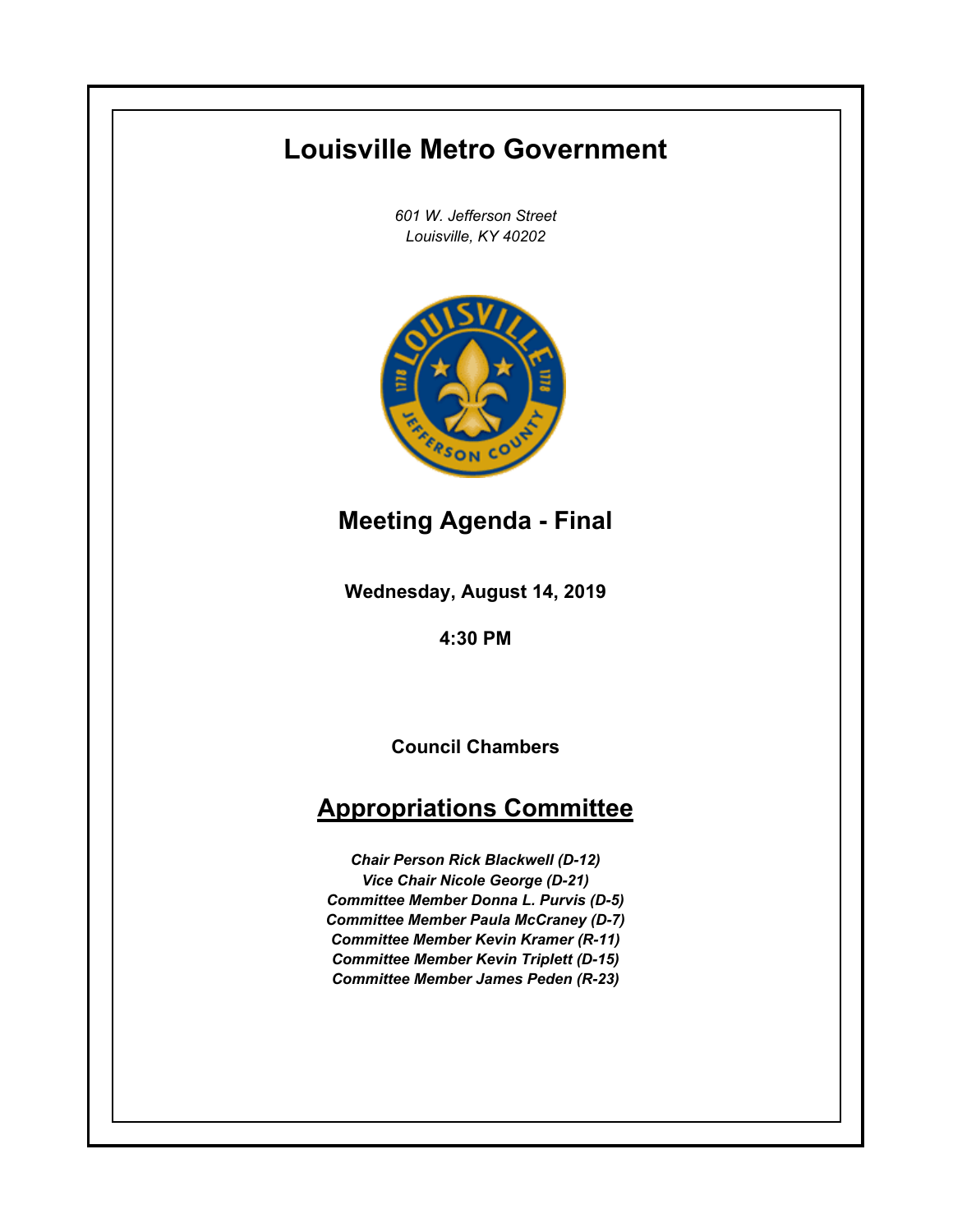#### **Call to Order**

#### **Roll Call**

### **Pending Legislation**

| 1. | CIF081419P<br><b>W24</b>  | APPROPRIATING \$10,650 FROM DISTRICT 24 CAPITAL<br><b>INFRASTRUCTURE FUNDS TO PUBLIC WORKS FOR INSTALLATION</b><br>OF FIVE SPEED HUMPS AND TWO SIGNS ON LIPPS LN.                                                                          |  |  |  |  |  |
|----|---------------------------|--------------------------------------------------------------------------------------------------------------------------------------------------------------------------------------------------------------------------------------------|--|--|--|--|--|
|    | <b>Sponsors:</b>          | Primary Madonna Flood (D-24)                                                                                                                                                                                                               |  |  |  |  |  |
|    | Attachments:              | CIF081419PW24.pdf                                                                                                                                                                                                                          |  |  |  |  |  |
| 2. | $O-254-19$                | AN ORDINANCE APPROPRIATING \$30,000 FROM DISTRICT 1<br>NEIGHBORHOOD DEVELOPMENT FUNDS, THROUGH DEVELOP<br>LOUISVILLE, TO THE METRO HOUSING RESOURCE CENTER FOR<br>EMERGENCY HOME REPAIRS OF LOW-INCOME RESIDENTS IN<br><b>DISTRICT 1.</b>  |  |  |  |  |  |
|    | <b>Sponsors:</b>          | Primary Jessica Green (D-1)                                                                                                                                                                                                                |  |  |  |  |  |
|    | <b>Attachments:</b>       | O-254-19 V.1 080819 NDF from D1 to Metro Housing Resource Center for Eme                                                                                                                                                                   |  |  |  |  |  |
|    |                           | O-254-19 MHRC.pdf                                                                                                                                                                                                                          |  |  |  |  |  |
|    |                           | <b>Legislative History</b>                                                                                                                                                                                                                 |  |  |  |  |  |
|    |                           | 8/8/19<br>assigned to the Appropriations Committee<br>Metro Council<br>Action Required By: February 2020                                                                                                                                   |  |  |  |  |  |
| 3. | CIF081419P<br><b>W03</b>  | APPROPRIATING \$2,500 FROM DISTRICT 3 CAPITAL<br><b>INFRASTRUCTURE FUNDS TO PUBLIC WORKS FOR INSTALLATION</b><br>OF A HISTORICAL MARKER IN ALGONQUIN PARK COMMEMORATING<br>THE 50TH ANNIVERSARY OF THE DIRT BOWL BASKETBALL<br>TOURNAMENT. |  |  |  |  |  |
|    | <b>Sponsors:</b>          | Primary Keisha Dorsey (D-3)                                                                                                                                                                                                                |  |  |  |  |  |
|    | <b>Attachments:</b>       | CIF081419PW03.pdf                                                                                                                                                                                                                          |  |  |  |  |  |
| 4. | CIF081419P<br><b>W04A</b> | APPROPRIATING \$6,550 FROM DISTRICT 4 CAPITAL<br><b>INFRASTRUCTURE FUNDS TO PUBLIC WORKS FOR INSTALLATION</b><br>OF THREE SPEED HUMPS AND TWO SIGNS ON S. CLAY ST.                                                                         |  |  |  |  |  |
|    | <u>Sponsors:</u>          | Primary Barbara Sexton Smith (D-4)                                                                                                                                                                                                         |  |  |  |  |  |
|    | <b>Attachments:</b>       | CIF081419PW04A as of 081319.pdf                                                                                                                                                                                                            |  |  |  |  |  |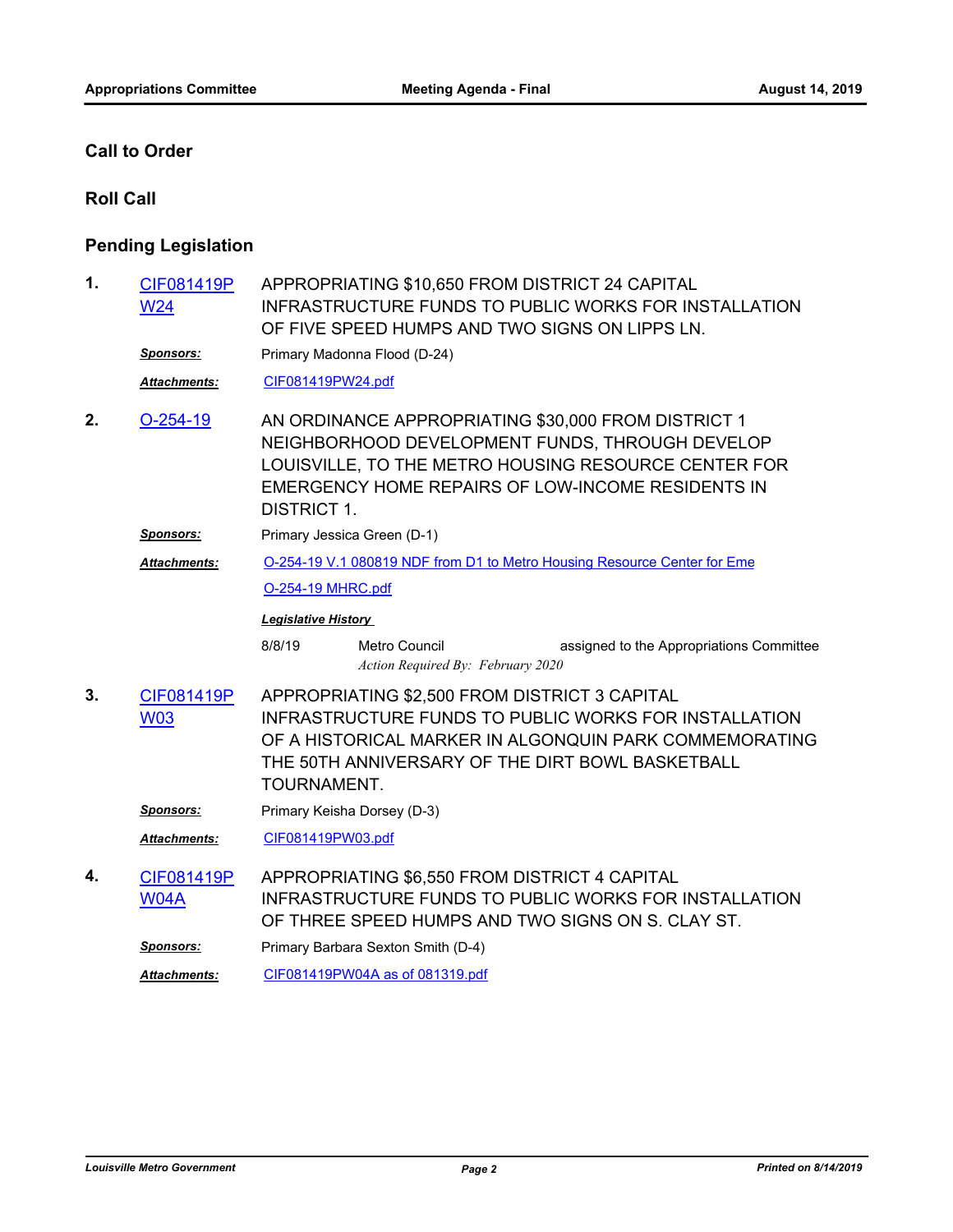APPROPRIATING \$1,642 FROM DISTRICT 4 CAPITAL INFRASTRUCTURE FUNDS TO PUBLIC WORKS FOR THE PRINTING AND INSTALLATION OF LOCK, TAKE, AND HIDE SIGNS. [CIF081419P](http://louisville.legistar.com/gateway.aspx?m=l&id=/matter.aspx?key=50901) W04B **5.**

**Sponsors:** Primary Barbara Sexton Smith (D-4)

*Attachments:* [CIF081419PW04B as of 081319.pdf](http://louisville.legistar.com/gateway.aspx?M=F&ID=df142fcb-f7c3-4945-a894-a056c939e185.pdf)

APPROPRIATING \$4,000 FROM DISTRICT 4 CAPITAL INFRASTRUCTURE FUNDS TO PUBLIC WORKS FOR INFRASTRUCTURE NEAR CENTRAL HIGH SCHOOL TO INCLUDE CURB EXTENSTIONS, A HIGH VISABILITY CROSSWALK, AND YIELD TO PEDESTRIAN SIGNS. [CIF081419P](http://louisville.legistar.com/gateway.aspx?m=l&id=/matter.aspx?key=50736) W04C **6.**

**Sponsors:** Primary Barbara Sexton Smith (D-4)

*Attachments:* [CIF081419PW04C.pdf](http://louisville.legistar.com/gateway.aspx?M=F&ID=a39b33a7-43ae-4a53-a4b6-cf4ea000329c.pdf)

APPROPRIATING \$4,999 FROM DISTRICT 4 NEIGHBORHOOD DEVELOPMENT FUNDS, THROUGH THE OFFICE OF MANAGEMENT AND BUDGET, TO MOLO VILLAGE CDC FOR 2019 MOLO FESTIVAL. [NDF081419M](http://louisville.legistar.com/gateway.aspx?m=l&id=/matter.aspx?key=50737) OLO **7.**

**Sponsors:** Primary Barbara Sexton Smith (D-4)

*Attachments:* [NDF081419MOLO as of 081419.pdf](http://louisville.legistar.com/gateway.aspx?M=F&ID=a28b93eb-4479-4cbd-8fe7-fe70e93502d0.pdf)

APPROPRIATING \$2,500 FROM DISTRICT 6 NEIGHBORHOOD DEVELOPMENT FUNDS, THROUGH THE OFFICE OF MANAGEMENT AND BUDGET, TO OLD LOUISVILLE NEIGHBORHOOD COUNCIL FOR OLD LOUISVILLE LIVE. [NDF081419O](http://louisville.legistar.com/gateway.aspx?m=l&id=/matter.aspx?key=50724) LNC **8.**

**Sponsors:** Primary David James (D-6)

*Attachments:* [NDF081419OLNC as of 081319.pdf](http://louisville.legistar.com/gateway.aspx?M=F&ID=74706e2a-a89b-4649-a7ac-d388c86d994b.pdf)

APPROPRIATING \$3,000 FROM DISTRICT 6 NEIGHBORHOOD DEVELOPMENT FUNDS, THROUGH THE OFFICE OF MANAGEMENT AND BUDGET, TO THE ARTHUR S. KLING CENTER, INC. FOR SENIOR CENTER FACILITY REPAIRS AND UTILITIES. [NDF081419A](http://louisville.legistar.com/gateway.aspx?m=l&id=/matter.aspx?key=50816) **SKC 9.**

**Sponsors:** Primary David James (D-6)

*Attachments:* [NDF081419ASKC.pdf](http://louisville.legistar.com/gateway.aspx?M=F&ID=e1778906-2a15-44a2-89af-8d96fed3ca7c.pdf)

APPROPRIATING \$5,000 FROM DISTRICT 6 NEIGHBORHOOD DEVELOPMENT FUNDS, THROUGH THE OFFICE OF MANAGEMENT AND BUDGET, TO GARVIN GATE ASSOCIATION FOR GARVIN GATE BLUES FESTIVAL. [NDF081419G](http://louisville.legistar.com/gateway.aspx?m=l&id=/matter.aspx?key=50818) **GA 10.**

**Sponsors:** Primary David James (D-6)

*Attachments:* [NDF081419GGA.pdf](http://louisville.legistar.com/gateway.aspx?M=F&ID=805804ad-201a-4284-81a0-0787a5049cff.pdf)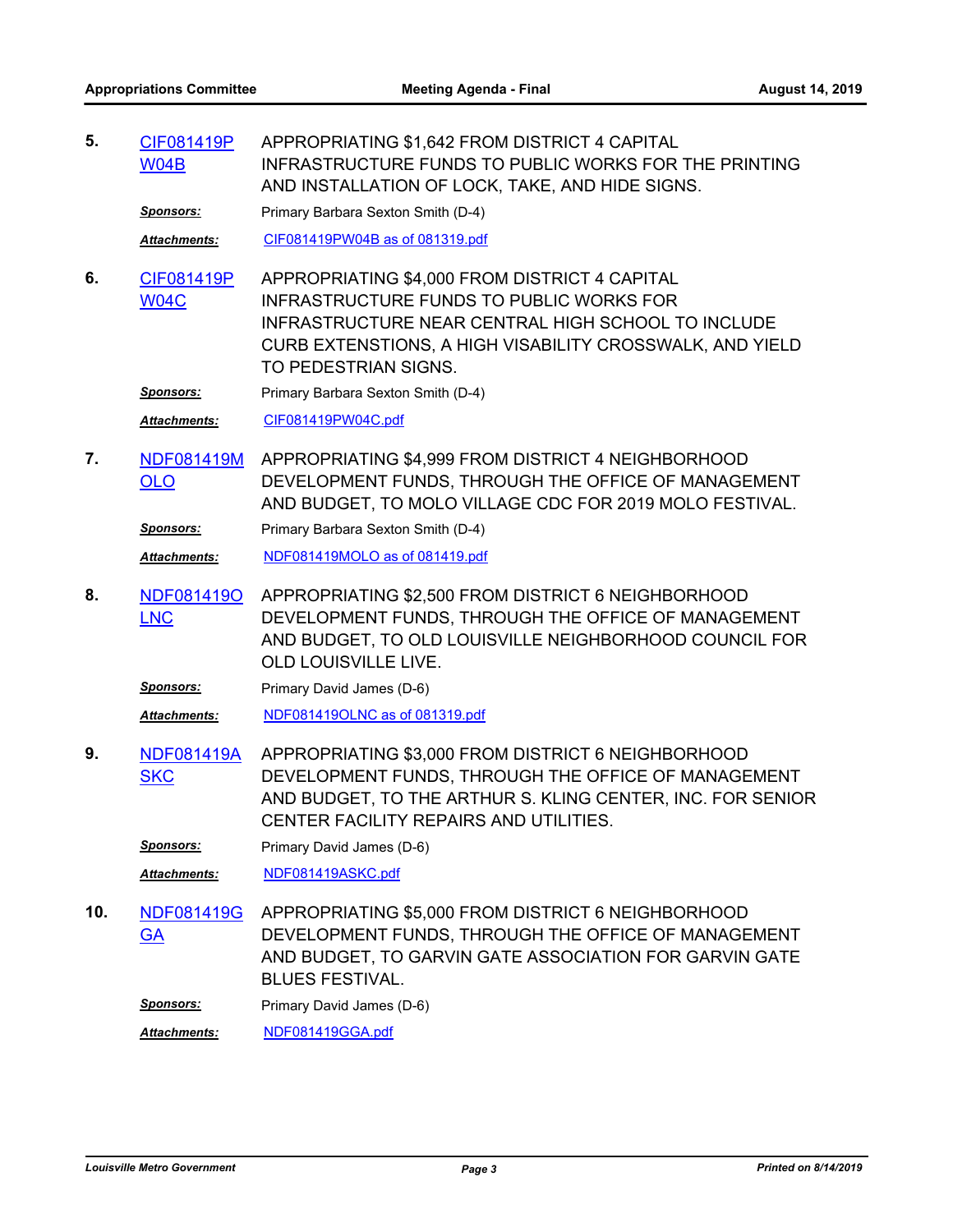| 11. | <b>NDF081419S</b><br><b>JCHF</b> | APPROPRIATING \$1,000 FROM DISTRICT 6 NEIGHBORHOOD<br>DEVELOPMENT FUNDS, THROUGH THE OFFICE OF MANAGEMENT<br>AND BUDGET, TO ST. JAMES COURT HISTORIC FOUNDATION, INC.<br>FOR LOUISVILLE ON THE LAWN.                                                               |  |  |  |  |
|-----|----------------------------------|--------------------------------------------------------------------------------------------------------------------------------------------------------------------------------------------------------------------------------------------------------------------|--|--|--|--|
|     | <u>Sponsors:</u>                 | Primary David James (D-6)                                                                                                                                                                                                                                          |  |  |  |  |
|     | Attachments:                     | NDF081419SJCHF as of 081319.pdf                                                                                                                                                                                                                                    |  |  |  |  |
| 12. | CIF081419P<br><b>W06</b>         | APPROPRIATING \$188 FROM DISTRICT 6 CAPITAL<br>INFRASTRUCTURE FUNDS TO PUBLIC WORKS FOR AN HONORARY<br>STREET SIGN TO BE PLACED AT THE CORNER OF 28TH ST. AND<br>BROADWAY FOR DR. MICHAEL PRIESTER.                                                                |  |  |  |  |
|     | <b>Sponsors:</b>                 | Primary David James (D-6)                                                                                                                                                                                                                                          |  |  |  |  |
|     | Attachments:                     | CIF081419PW06 as of 081419.pdf                                                                                                                                                                                                                                     |  |  |  |  |
| 13. | <b>NDF073119F</b><br><u>LC</u>   | APPROPRIATING \$4,500 FROM DISTRICT 6 NEIGHBORHOOD<br>DEVELOPMENT FUNDS, THROUGH THE OFFICE OF MANAGEMENT<br>AND BUDGET, TO FAMILY LIFE CENTER, INC. FOR MASTERCLASS<br>SUMMER ENRICHMENT PROGRAM.                                                                 |  |  |  |  |
|     | <b>Sponsors:</b>                 | Primary David James (D-6)                                                                                                                                                                                                                                          |  |  |  |  |
|     | Attachments:                     | NDF073119FLC as of 080519.pdf                                                                                                                                                                                                                                      |  |  |  |  |
|     |                                  | <b>Legislative History</b>                                                                                                                                                                                                                                         |  |  |  |  |
|     |                                  | 7/31/19<br>Appropriations Committee<br>held                                                                                                                                                                                                                        |  |  |  |  |
| 14. | CIF061919P<br><b>W06</b>         | APPROPRIATING \$50,000 FROM DISTRICT 6 CAPITAL<br><b>INFRASTRUCTURE FUNDS TO PUBLIC WORKS FOR INSTALLATION</b><br>OF SIDEWALKS IN SELECTED DISTRICT 6 AREAS AS VOTED ON BY<br>CONSTITUENTS AS PART OF PARTICIPATORY BUDGETING.                                     |  |  |  |  |
|     | <u>Sponsors:</u>                 | Primary David James (D-6)                                                                                                                                                                                                                                          |  |  |  |  |
|     | <b>Attachments:</b>              | CIF061919PW06 as of 081419.pdf                                                                                                                                                                                                                                     |  |  |  |  |
|     |                                  | <b>Legislative History</b>                                                                                                                                                                                                                                         |  |  |  |  |
|     |                                  | 7/17/19<br><b>Appropriations Committee</b><br>held                                                                                                                                                                                                                 |  |  |  |  |
|     |                                  | 7/31/19<br><b>Appropriations Committee</b><br>approved                                                                                                                                                                                                             |  |  |  |  |
|     |                                  | 7/31/19<br><b>Appropriations Committee</b><br>tabled                                                                                                                                                                                                               |  |  |  |  |
| 15. | $O-257-19$                       | AN ORDINANCE APPROPRIATING \$7,000 FROM DISTRICT 6<br>NEIGHBORHOOD DEVELOPMENT FUNDS, THROUGH THE OFFICE<br>OF MANAGEMENT AND BUDGET, TO THE FIRST GETHSEMANE<br>CENTER FOR FAMILY DEVELOPMENT, INC. FOR EXPENSES<br>ASSOCIATED WITH OPERATING ITS YOUTH PROGRAMS. |  |  |  |  |
|     | <u>Sponsors:</u>                 | Primary David James (D-6)                                                                                                                                                                                                                                          |  |  |  |  |
|     | <b>Attachments:</b>              | O-257-19 V.1 080819 NDF from D6 to The First Gethsemane Center for Family                                                                                                                                                                                          |  |  |  |  |
|     |                                  | O-257-19 FGCFD.pdf                                                                                                                                                                                                                                                 |  |  |  |  |
|     | <b>Legislative History</b>       |                                                                                                                                                                                                                                                                    |  |  |  |  |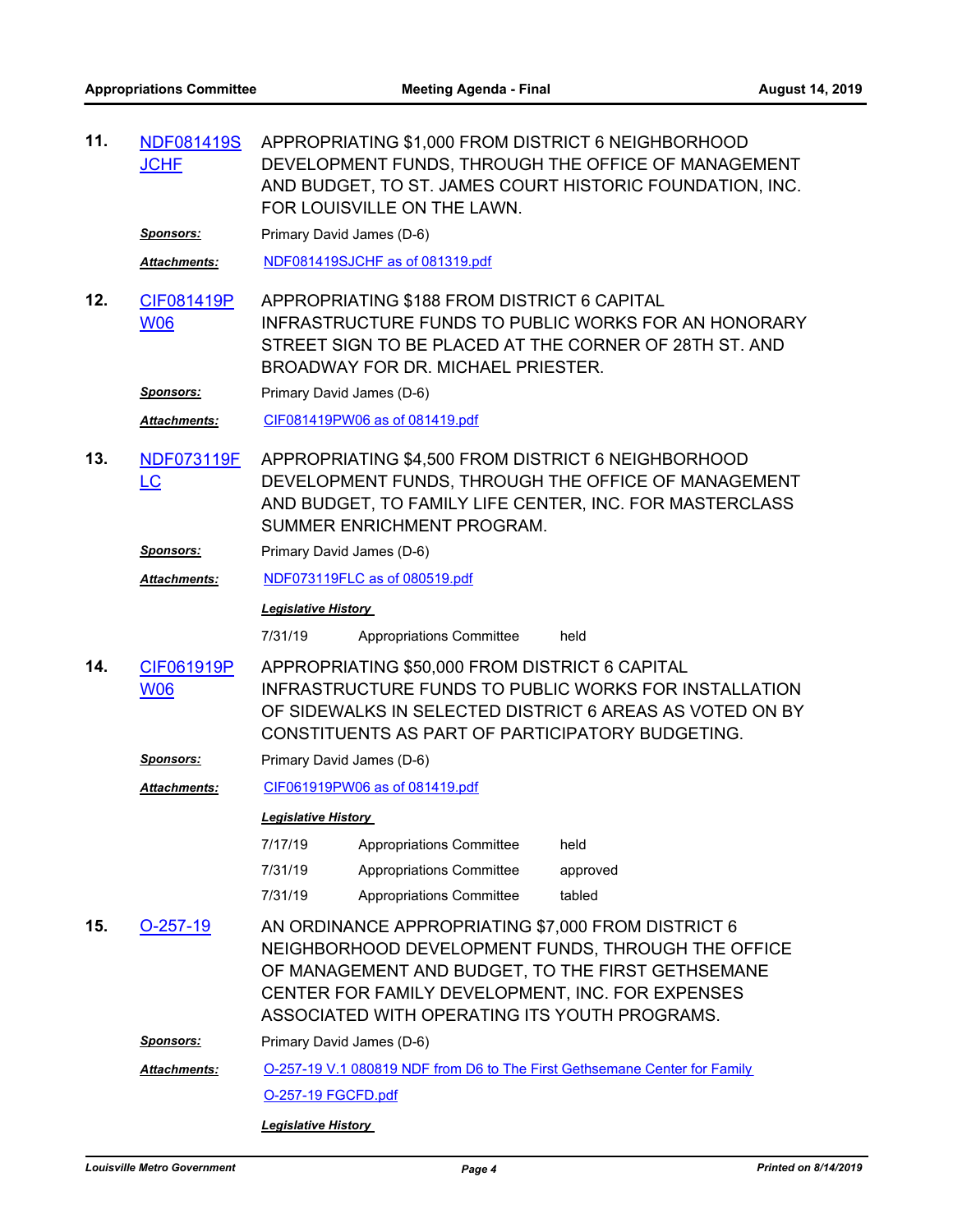|     |                          | 8/8/19                                                                                                                                                                                                                                                                                                               | <b>Metro Council</b><br>Action Required By: February 2020 | assigned to the Appropriations Committee |  |  |
|-----|--------------------------|----------------------------------------------------------------------------------------------------------------------------------------------------------------------------------------------------------------------------------------------------------------------------------------------------------------------|-----------------------------------------------------------|------------------------------------------|--|--|
| 16. | $O-258-19$               | AN ORDINANCE APPROPRIATING \$10,000 IN DISTRICT 6<br>NEIGHBORHOOD DEVELOPMENT FUNDS TO THE METRO PARKS<br>DEPARTMENT FOR EXPENSES PERTAINING TO METRO PARK<br>SERVICES AND ACTIVITIES IN DISTRICT 6.                                                                                                                 |                                                           |                                          |  |  |
|     | <u>Sponsors:</u>         | Primary David James (D-6)                                                                                                                                                                                                                                                                                            |                                                           |                                          |  |  |
|     | <b>Attachments:</b>      | O-258-19 V.1 080819 NDF from D6 to Metro Parks for Services and Activities.p                                                                                                                                                                                                                                         |                                                           |                                          |  |  |
|     |                          | O-258-19 MP as of 081319.pdf                                                                                                                                                                                                                                                                                         |                                                           |                                          |  |  |
|     |                          | <b>Legislative History</b>                                                                                                                                                                                                                                                                                           |                                                           |                                          |  |  |
|     |                          | 8/8/19                                                                                                                                                                                                                                                                                                               | Metro Council<br>Action Required By: February 2020        | assigned to the Appropriations Committee |  |  |
| 17. | <b>NDF081419H</b><br>CG  | APPROPRIATING \$1,500 FROM DISTRICT 8 NEIGHBORHOOD<br>DEVELOPMENT FUNDS, THROUGH THE OFFICE OF MANAGEMENT<br>AND BUDGET, TO HIGHLAND COMMERCE GUILD, INC. FOR<br>EXPENSES RELATED TO 2019 BARDSTOWN ROAD AGLOW.                                                                                                      |                                                           |                                          |  |  |
|     | <b>Sponsors:</b>         |                                                                                                                                                                                                                                                                                                                      | Primary Brandon Coan (D-8)                                |                                          |  |  |
|     | Attachments:             | NDF081419HCG.pdf                                                                                                                                                                                                                                                                                                     |                                                           |                                          |  |  |
| 18. | CIF081419P<br><b>W08</b> | APPROPRIATING \$4,500 FROM DISTRICT 8 CAPITAL<br><b>INFRASTRUCTURE FUNDS TO PUBLIC WORKS FOR INSTALLATION</b><br>OF TWO SPEED HUMPS AND SIGNS ON LAKESIDE DRIVE.                                                                                                                                                     |                                                           |                                          |  |  |
|     | <b>Sponsors:</b>         | Primary Brandon Coan (D-8)                                                                                                                                                                                                                                                                                           |                                                           |                                          |  |  |
|     | <b>Attachments:</b>      | CIF081419PW08.pdf                                                                                                                                                                                                                                                                                                    |                                                           |                                          |  |  |
| 19. | $O-252-19$               | AN ORDINANCE APPROPRIATING \$30,000 FROM DISTRICT 8<br>NEIGHBORHOOD DEVELOPMENT FUNDS THROUGH THE OFFICE<br>OF MANAGEMENT AND BUDGET, TO DEVELOP LOUISVILLE,<br>OFFICE OF ADVANCED PLANNING, FOR EXPENSES RELATED TO<br>DEVELOPING A JOINT NEIGHBORHOOD PLAN FOR BONNYCASTLE<br>AND CHEROKEE TRIANGLE NEIGHBORHOODS. |                                                           |                                          |  |  |
|     | <u>Sponsors:</u>         | Primary Brandon Coan (D-8)                                                                                                                                                                                                                                                                                           |                                                           |                                          |  |  |
|     | Attachments:             | O-252-19 V.1 080819 NDF to Develop Louisville for Joint Bonnycatsel and Cher<br>O-252-19 DL.pdf<br><b>Legislative History</b>                                                                                                                                                                                        |                                                           |                                          |  |  |
|     |                          |                                                                                                                                                                                                                                                                                                                      |                                                           |                                          |  |  |
|     |                          |                                                                                                                                                                                                                                                                                                                      |                                                           |                                          |  |  |
|     |                          | 8/8/19                                                                                                                                                                                                                                                                                                               | Metro Council<br>Action Required By: February 2020        | assigned to the Appropriations Committee |  |  |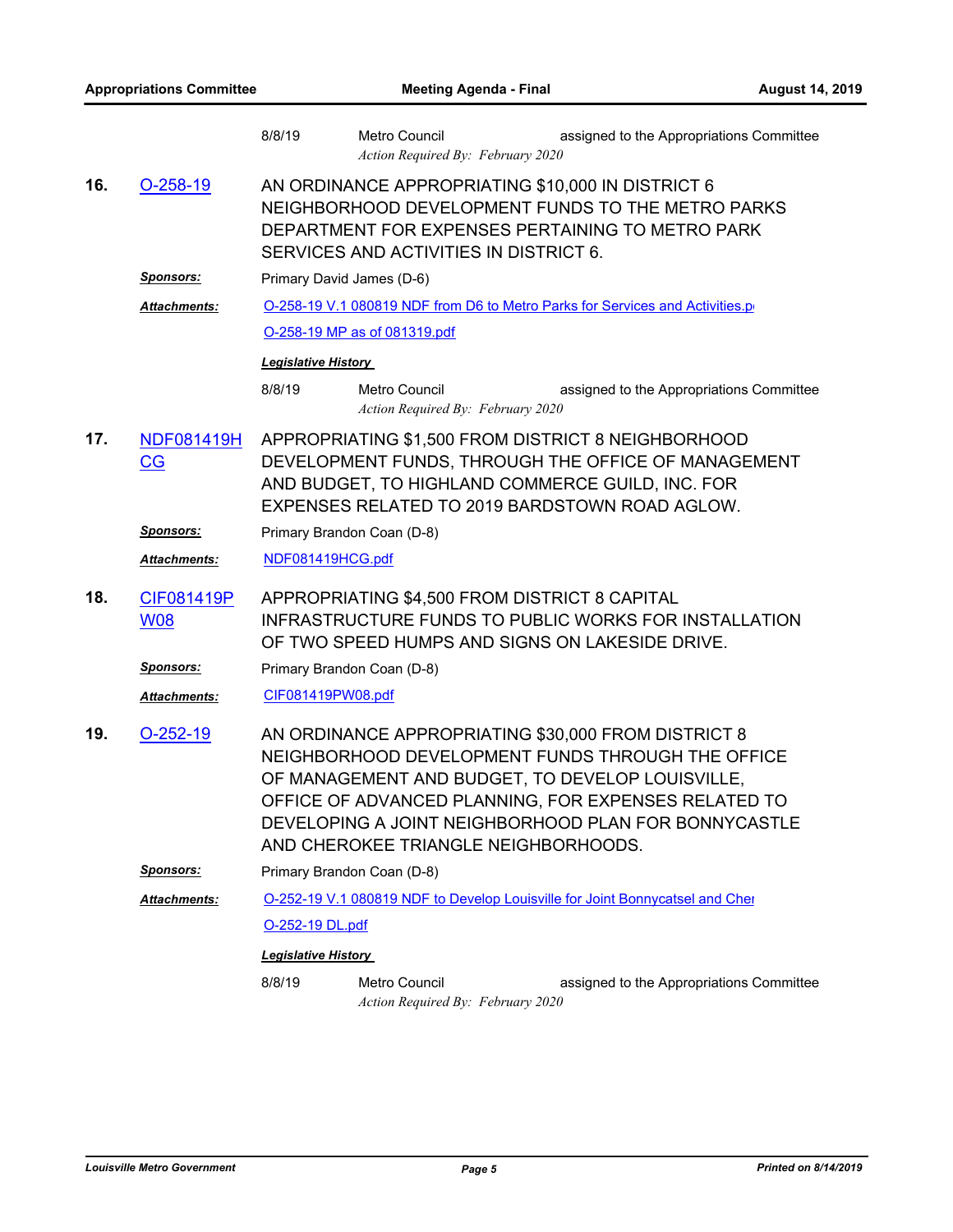| 20. | $O-253-19$                         |                                                                                                                                                                                                                                                                                                                                     | AN ORDINANCE APPROPRIATING \$17,500 FROM NEIGHBORHOOD<br>DEVELOPMENT FUNDS IN THE FOLLOWING MANNER: \$12,500<br>FROM DISTRICT 8 AND \$5,000 FROM DISTRICT 9, THROUGH THE<br>OFFICE OF MANAGEMENT AND BUDGET, TO HIGHLAND<br>COMMERCE GUILD, INC. FOR GRAFFITI ABATEMENT. |  |  |  |
|-----|------------------------------------|-------------------------------------------------------------------------------------------------------------------------------------------------------------------------------------------------------------------------------------------------------------------------------------------------------------------------------------|--------------------------------------------------------------------------------------------------------------------------------------------------------------------------------------------------------------------------------------------------------------------------|--|--|--|
|     | <u>Sponsors:</u>                   |                                                                                                                                                                                                                                                                                                                                     | Primary Brandon Coan (D-8) and Primary Bill Hollander (D-9)                                                                                                                                                                                                              |  |  |  |
|     | <b>Attachments:</b>                | O-253-19 V.1 080819 NDF to Highland Commerce Guild for Graffiti Abatement.                                                                                                                                                                                                                                                          |                                                                                                                                                                                                                                                                          |  |  |  |
|     |                                    | O-253-19 HCG.pdf                                                                                                                                                                                                                                                                                                                    |                                                                                                                                                                                                                                                                          |  |  |  |
|     |                                    | <b>Legislative History</b>                                                                                                                                                                                                                                                                                                          |                                                                                                                                                                                                                                                                          |  |  |  |
|     |                                    | 8/8/19                                                                                                                                                                                                                                                                                                                              | <b>Metro Council</b><br>assigned to the Appropriations Committee<br>Action Required By: February 2020                                                                                                                                                                    |  |  |  |
| 21. | <b>NDF081419G</b><br>RCPNA1        | APPROPRIATING \$1,850 FROM DISTRICT 10 NEIGHBORHOOD<br>DEVELOPMENT FUNDS, THROUGH THE OFFICE OF MANAGEMENT<br>AND BUDGET, TO GEORGE ROGERS CLARK PARK<br>NEIGHBORHOOD ASSOCIATION, INC. FOR MOVIE NIGHT IN THE<br>PARK AND MULBERRY HILL FALL FESTIVAL ANNUAL EVENTS.                                                               |                                                                                                                                                                                                                                                                          |  |  |  |
|     | <b>Sponsors:</b>                   | Primary Pat Mulvihill (D-10)                                                                                                                                                                                                                                                                                                        |                                                                                                                                                                                                                                                                          |  |  |  |
|     | Attachments:                       |                                                                                                                                                                                                                                                                                                                                     | NDF081419GRCPNA1 as of 081319.pdf                                                                                                                                                                                                                                        |  |  |  |
| 22. | <b>NDF081419G</b><br><b>RCPNA2</b> | APPROPRIATING \$650 FROM DISTRICT 10 NEIGHBORHOOD<br>DEVELOPMENT FUNDS, THROUGH THE OFFICE OF MANAGEMENT<br>AND BUDGET, TO GEORGE ROGERS CLARK PARK<br>NEIGHBORHOOD ASSOCIATION, INC. FOR BRUNCH WITH SANTA,<br>EASTER EGG HUNT, AND BAND CONCERT IN THE PARK ANNUAL<br>EVENTS.                                                     |                                                                                                                                                                                                                                                                          |  |  |  |
|     | <b>Sponsors:</b>                   | Primary Pat Mulvihill (D-10)                                                                                                                                                                                                                                                                                                        |                                                                                                                                                                                                                                                                          |  |  |  |
|     | Attachments:                       | NDF081419GRCPNA2 as of 081319.pdf                                                                                                                                                                                                                                                                                                   |                                                                                                                                                                                                                                                                          |  |  |  |
| 23. | $O-249-19$                         | AN ORDINANCE AMENDING ORDINANCE NO. 081, SERIES 2019,<br>RELATING TO THE FISCAL YEAR 2019-2020 OPERATING BUDGET<br>FOR LOUISVILLE/JEFFERSON COUNTY METRO GOVERNMENT, BY<br>TRANSFERRING \$15,000 FROM COUNCIL DISTRICT 14<br>NEIGHBORHOOD DEVELOPMENT FUND TO LOUISVILLE METRO<br>PARKS & RECREATION'S DISTRICT 14 PARK ACTIVITIES. |                                                                                                                                                                                                                                                                          |  |  |  |
|     | <u>Sponsors:</u>                   | Primary Cindi Fowler (D-14)                                                                                                                                                                                                                                                                                                         |                                                                                                                                                                                                                                                                          |  |  |  |
|     | Attachments:                       | O-249-19 V.1 080819 Transfer \$15K from D14 NDF to Metro Parks D14 Park A                                                                                                                                                                                                                                                           |                                                                                                                                                                                                                                                                          |  |  |  |
|     |                                    | O-249-19 MP.pdf                                                                                                                                                                                                                                                                                                                     |                                                                                                                                                                                                                                                                          |  |  |  |
|     |                                    | <b>Legislative History</b>                                                                                                                                                                                                                                                                                                          |                                                                                                                                                                                                                                                                          |  |  |  |
|     |                                    | 8/8/19                                                                                                                                                                                                                                                                                                                              | Metro Council<br>assigned to the Appropriations Committee<br>Action Required By: February 2020                                                                                                                                                                           |  |  |  |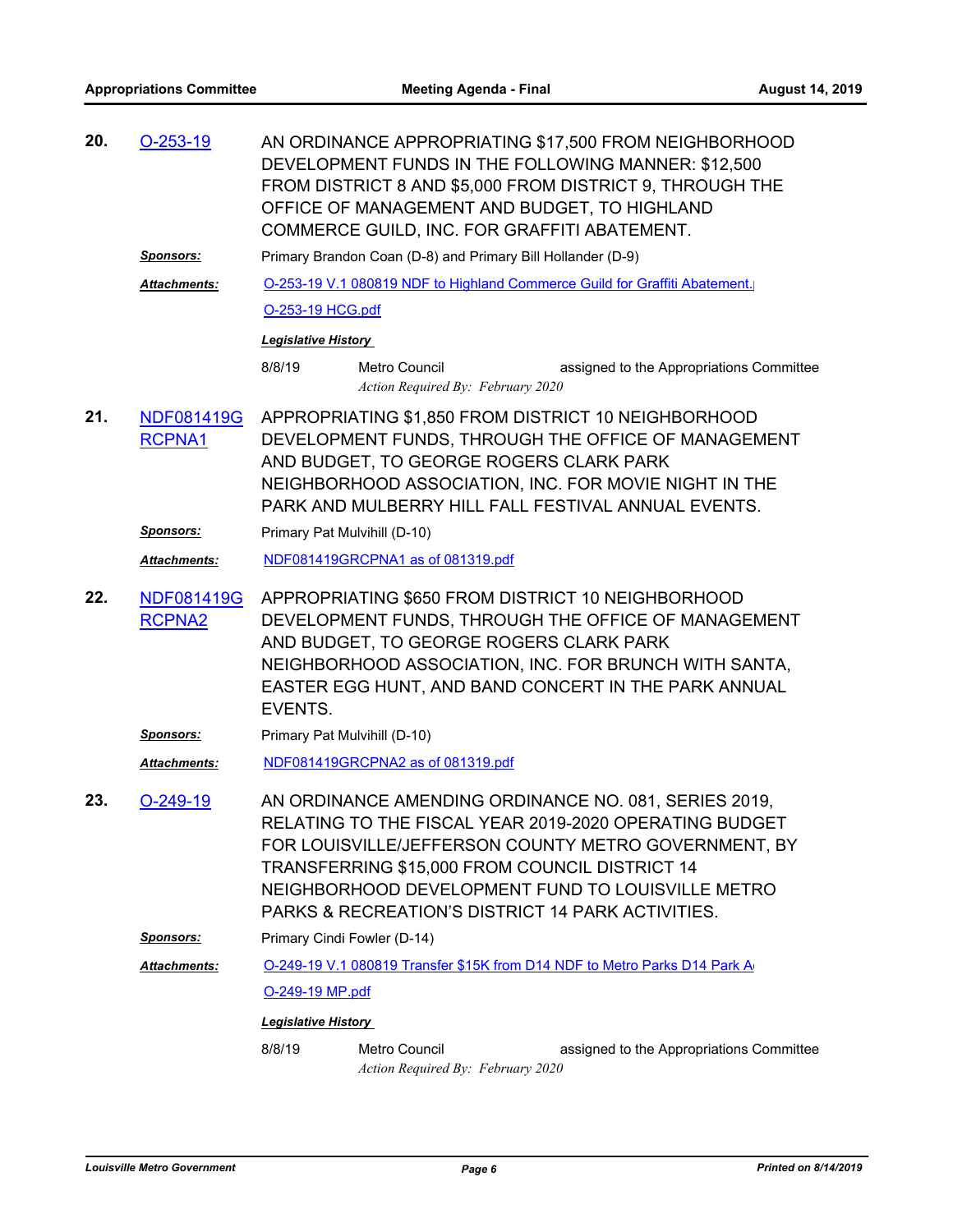APPROPRIATING \$5,000 FROM DISTRICT 26 NEIGHBORHOOD DEVELOPMENT FUNDS, THROUGH THE OFFICE OF MANAGEMENT AND BUDGET, TO THE LOUISVILLE METRO POLICE DEPARTMENT, 6TH DIVISION, FOR ADDITIONAL TRAFFIC PATROLS DURING SCHOOL RUSH HOURS. [NDF081419L](http://louisville.legistar.com/gateway.aspx?m=l&id=/matter.aspx?key=50932) MPD **24.**

**Sponsors:** Primary Brent Ackerson (D-26)

*Attachments:* [NDF081419LMPD.pdf](http://louisville.legistar.com/gateway.aspx?M=F&ID=eaa76d59-5e6a-4771-9e56-65812b47bded.pdf)

APPROPRIATING \$188 FROM DISTRICT 5 CAPITAL INFRASTRUCTURE FUNDS TO PUBLIC WORKS FOR AN HONORARY STREET SIGN TO BE PLACED AT THE SOUTHEAST CORNER OF MUHAMMAD ALI BLVD AND W. 28TH ST. FOR DR. E. E. HEARD. [CIF081419P](http://louisville.legistar.com/gateway.aspx?m=l&id=/matter.aspx?key=50856) W05 **25.**

**Sponsors:** Primary Donna L. Purvis (D-5)

*Attachments:* [CIF081419PW05.pdf](http://louisville.legistar.com/gateway.aspx?M=F&ID=7cf7bfe2-bfd5-48ad-b096-c64623811811.pdf)

- APPROPRIATING \$1,000 FROM NEIGHBORHOOD DEVELOPMENT FUNDS AS FOLLOWS: \$250 EACH FROM DISTRICTS 12, 13, 14, AND 25, THROUGH THE OFFICE OF MANAGEMENT AND BUDGET, TO PLEASURE RIDGE PARK FIRE DISTRICT FOR SPONSORSHIP OF THE INAUGURAL PRP FIRE 5K RUN/WALK TO BENEFIT THE CRUSADE FOR CHILDREN. [CONDF08141](http://louisville.legistar.com/gateway.aspx?m=l&id=/matter.aspx?key=50878) 9PRPFD **26.**
	- *Sponsors:* Primary Rick Blackwell (D-12), Primary Mark H. Fox (D-13), Primary Cindi Fowler (D-14) and Primary David Yates (D-25)

*Attachments:* [CONDF081419PRPFD.pdf](http://louisville.legistar.com/gateway.aspx?M=F&ID=c3828c97-585e-45b2-9071-f01135f28ec2.pdf)

[CONDF08141](http://louisville.legistar.com/gateway.aspx?m=l&id=/matter.aspx?key=50879) APPROPRIATING \$1,550 FROM NEIGHBORHOOD DEVELOPMENT FUNDS AS FOLLOWS: \$500 EACH FROM DISTRICTS 12 AND 3; \$300 FROM DISTRICT 14; AND \$250 FROM DISTRICT 25, THROUGH THE OFFICE OF MANAGEMENT AND BUDGET, TO SHIVELY AREA MINISTRIES FOR SPONSORSHIP OF SHIVELY AREA MINISTRIES ANNUAL DINNER AND FUNDRAISER TO SUPPORT FINANCIAL ASSISTANCE AND FOOD PANTRY PROGRAMS. 9SAM **27.**

*Sponsors:* Primary Rick Blackwell (D-12), Primary Keisha Dorsey (D-3), Primary Cindi Fowler (D-14) and Primary David Yates (D-25)

*Attachments:* [CONDF081419SAM.pdf](http://louisville.legistar.com/gateway.aspx?M=F&ID=f6705afc-e34b-4ee8-978c-5d814e8ba8cd.pdf)

APPROPRIATING \$3,257 FROM DISTRICT 12 CAPITAL INFRASTRUCTURE FUNDS TO PUBLIC WORKS FOR REPAIR OF SIDEWALK LOCATED AT 2503-2505 LORENE AVENUE. [CIF081419P](http://louisville.legistar.com/gateway.aspx?m=l&id=/matter.aspx?key=50796) W12 **28.**

**Sponsors:** Primary Rick Blackwell (D-12)

*Attachments:* [CIF081419PW12 as of 081319.pdf](http://louisville.legistar.com/gateway.aspx?M=F&ID=f7c66fb7-1e46-4dc6-b5f3-6388e4f8d759.pdf)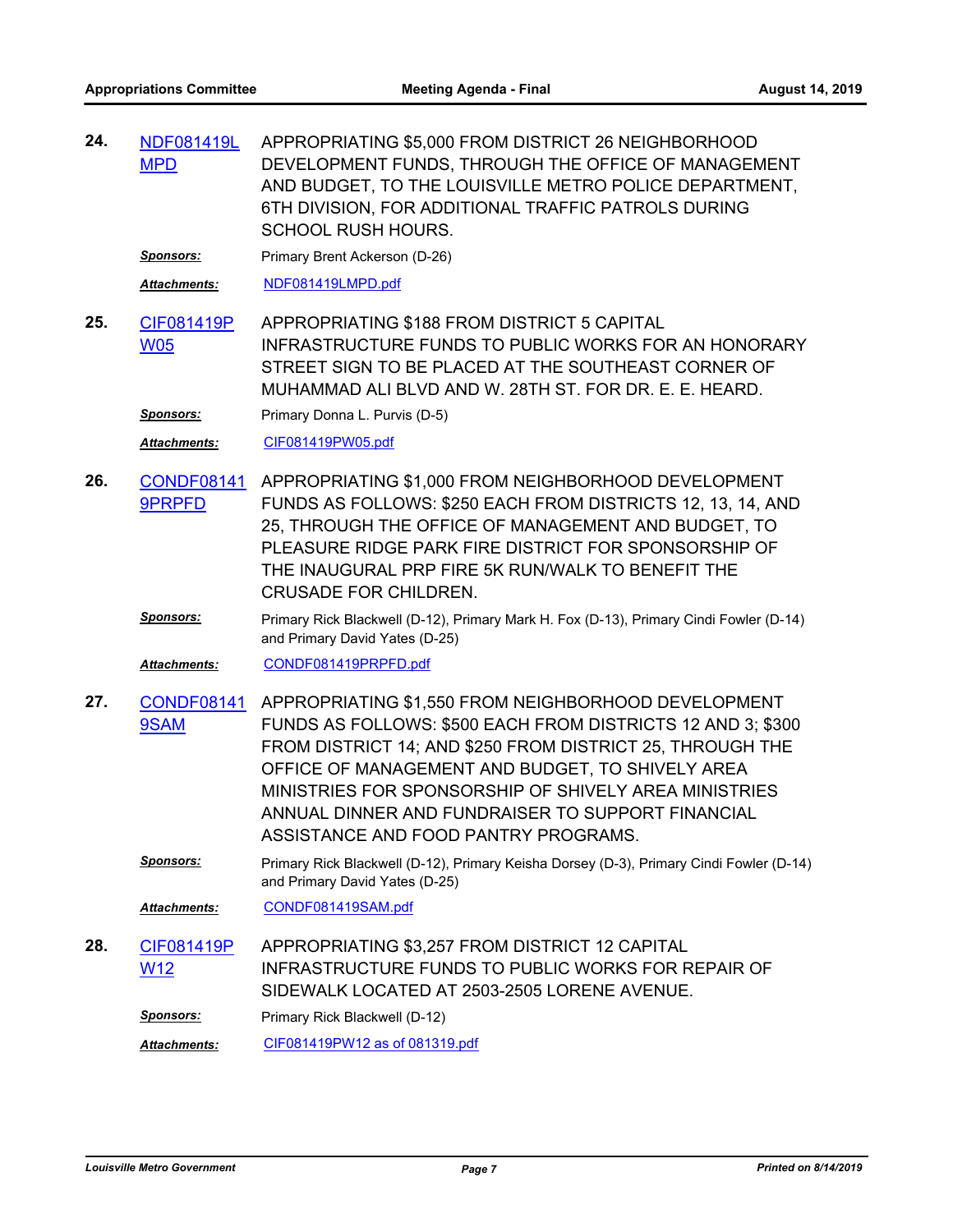| 29. | $O-255-19$<br>AN ORDINANCE APPROPRIATING \$7,000 FROM DISTRICT 12<br>NEIGHBORHOOD DEVELOPMENT FUNDS TO BRIGHTSIDE FOR<br>MAINTENANCE OF A "BRIGHTSITE" AT ROSE FARM PARK. |                                                                                                                                                                                                                                                                                                                                                                                                                                                         |                                                    |                                                                              |  |  |
|-----|---------------------------------------------------------------------------------------------------------------------------------------------------------------------------|---------------------------------------------------------------------------------------------------------------------------------------------------------------------------------------------------------------------------------------------------------------------------------------------------------------------------------------------------------------------------------------------------------------------------------------------------------|----------------------------------------------------|------------------------------------------------------------------------------|--|--|
|     | <u>Sponsors:</u>                                                                                                                                                          | Primary Rick Blackwell (D-12)                                                                                                                                                                                                                                                                                                                                                                                                                           |                                                    |                                                                              |  |  |
|     | <b>Attachments:</b>                                                                                                                                                       |                                                                                                                                                                                                                                                                                                                                                                                                                                                         |                                                    | O-255-19 V.1 080819 NDF from D12 to Brightside for a Brightsite at Rose Farm |  |  |
|     |                                                                                                                                                                           | O-255-19 BS.pdf                                                                                                                                                                                                                                                                                                                                                                                                                                         |                                                    |                                                                              |  |  |
|     |                                                                                                                                                                           | <b>Legislative History</b>                                                                                                                                                                                                                                                                                                                                                                                                                              |                                                    |                                                                              |  |  |
|     |                                                                                                                                                                           | 8/8/19                                                                                                                                                                                                                                                                                                                                                                                                                                                  | Metro Council<br>Action Required By: February 2020 | assigned to the Appropriations Committee                                     |  |  |
| 30. | $O-261-19$                                                                                                                                                                | AN ORDINANCE APPROPRIATING \$5,950 FROM NEIGHBORHOOD<br>DEVELOPMENT FUNDS IN THE FOLLOWING MANNER: \$1,500 EACH<br>FROM DISTRICTS 12 AND 24; \$1,000 EACH FROM DISTRICTS 2 AND<br>10; \$500 FROM DISTRICT 15; \$250 FROM DISTRICT 17; AND \$200<br>FROM DISTRICT 21; THROUGH THE OFFICE OF MANAGEMENT AND<br>BUDGET, TO THE LEUKEMIA & LYMPHOMA SOCIETY, INC. FOR<br>PROGRAM EXPENSES ASSOCIATED WITH "LIGHT THE NIGHT WALK"<br>AND OPERATING EXPENSES. |                                                    |                                                                              |  |  |
|     | Sponsors:                                                                                                                                                                 | Primary Rick Blackwell (D-12), Primary Madonna Flood (D-24), Primary Barbara Shanklin<br>(D-2), Primary Pat Mulvihill (D-10), Primary Kevin Triplett (D-15), Primary Markus Winkler<br>(D-17) and Primary Nicole George (D-21)                                                                                                                                                                                                                          |                                                    |                                                                              |  |  |
|     | <b>Attachments:</b>                                                                                                                                                       | O-261-19 V.1 080819 NDF to Leukemia & Lymphoma Society for Light the Nigh                                                                                                                                                                                                                                                                                                                                                                               |                                                    |                                                                              |  |  |
|     |                                                                                                                                                                           | O-261-19 LLS as of 081319.pdf                                                                                                                                                                                                                                                                                                                                                                                                                           |                                                    |                                                                              |  |  |
|     |                                                                                                                                                                           | <b>Legislative History</b>                                                                                                                                                                                                                                                                                                                                                                                                                              |                                                    |                                                                              |  |  |
|     |                                                                                                                                                                           | 8/8/19                                                                                                                                                                                                                                                                                                                                                                                                                                                  | Metro Council<br>Action Required By: February 2020 | assigned to the Appropriations Committee                                     |  |  |
| 31. | $O-262-19$                                                                                                                                                                | AN ORDINANCE APPROPRIATING A TOTAL OF \$19,750 FROM THE<br>FOLLOWING DISTRICT NEIGHBORHOOD DEVELOPMENT FUNDS:<br>\$3,125 EACH FROM DISTRICTS 12, 13, 14, 15, 21, AND 25; AND<br>\$1,000 FROM DISTRICT 1; THROUGH THE OFFICE OF MANAGEMENT<br>AND BUDGET, TO THE SOUTHWEST DREAM TEAM, INC., FOR THE<br>SALARY OF AN EXECUTIVE DIRECTOR POSITION TO SERVE AS A<br>LIAISON WITH LOUISVILLE FORWARD.                                                       |                                                    |                                                                              |  |  |
|     | <b>Sponsors:</b>                                                                                                                                                          | Primary Rick Blackwell (D-12), Primary Mark H. Fox (D-13), Primary Cindi Fowler (D-14),<br>Primary Kevin Triplett (D-15), Primary Nicole George (D-21), Primary David Yates (D-25)<br>and Primary Jessica Green (D-1)                                                                                                                                                                                                                                   |                                                    |                                                                              |  |  |
|     | <b>Attachments:</b>                                                                                                                                                       | O-262-19 V.1 080819 NDF to Southwest Dream Team for Liaison with Louisville                                                                                                                                                                                                                                                                                                                                                                             |                                                    |                                                                              |  |  |
|     |                                                                                                                                                                           | 2019.08.01 SWDT Exec Director.pdf                                                                                                                                                                                                                                                                                                                                                                                                                       |                                                    |                                                                              |  |  |
|     |                                                                                                                                                                           | <b>Legislative History</b>                                                                                                                                                                                                                                                                                                                                                                                                                              |                                                    |                                                                              |  |  |
|     |                                                                                                                                                                           | 8/8/19                                                                                                                                                                                                                                                                                                                                                                                                                                                  | Metro Council<br>Action Required By: February 2020 | assigned to the Appropriations Committee                                     |  |  |